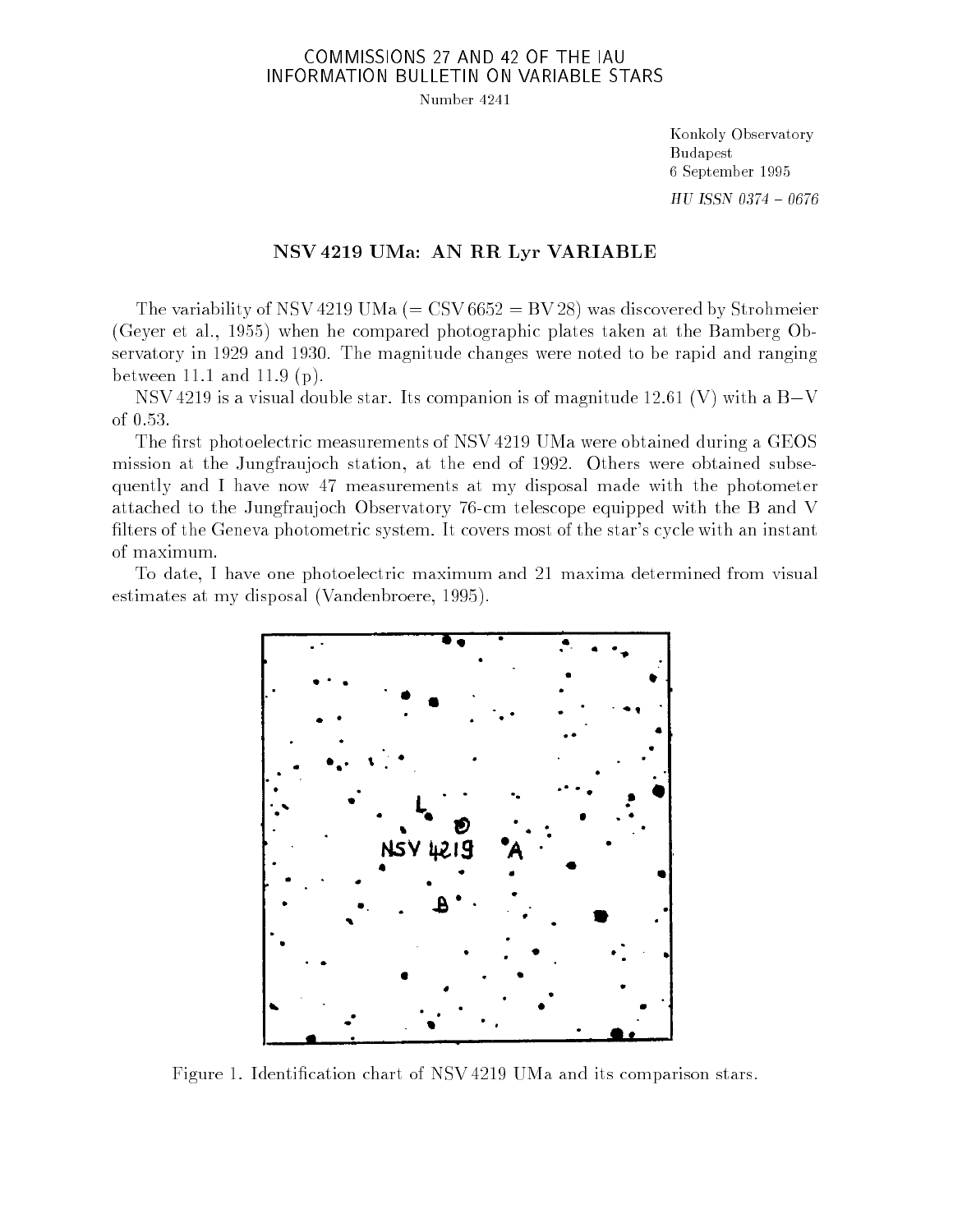

Figure 2. Composite light curve of the photoelectric measurements in V of NSV 4219 UMa using ephemeris (1).



Figure 3. Phase curve of the photoelectric indices  $(B-V)G$  of NSV 4219 UMa using ephemeris (1).